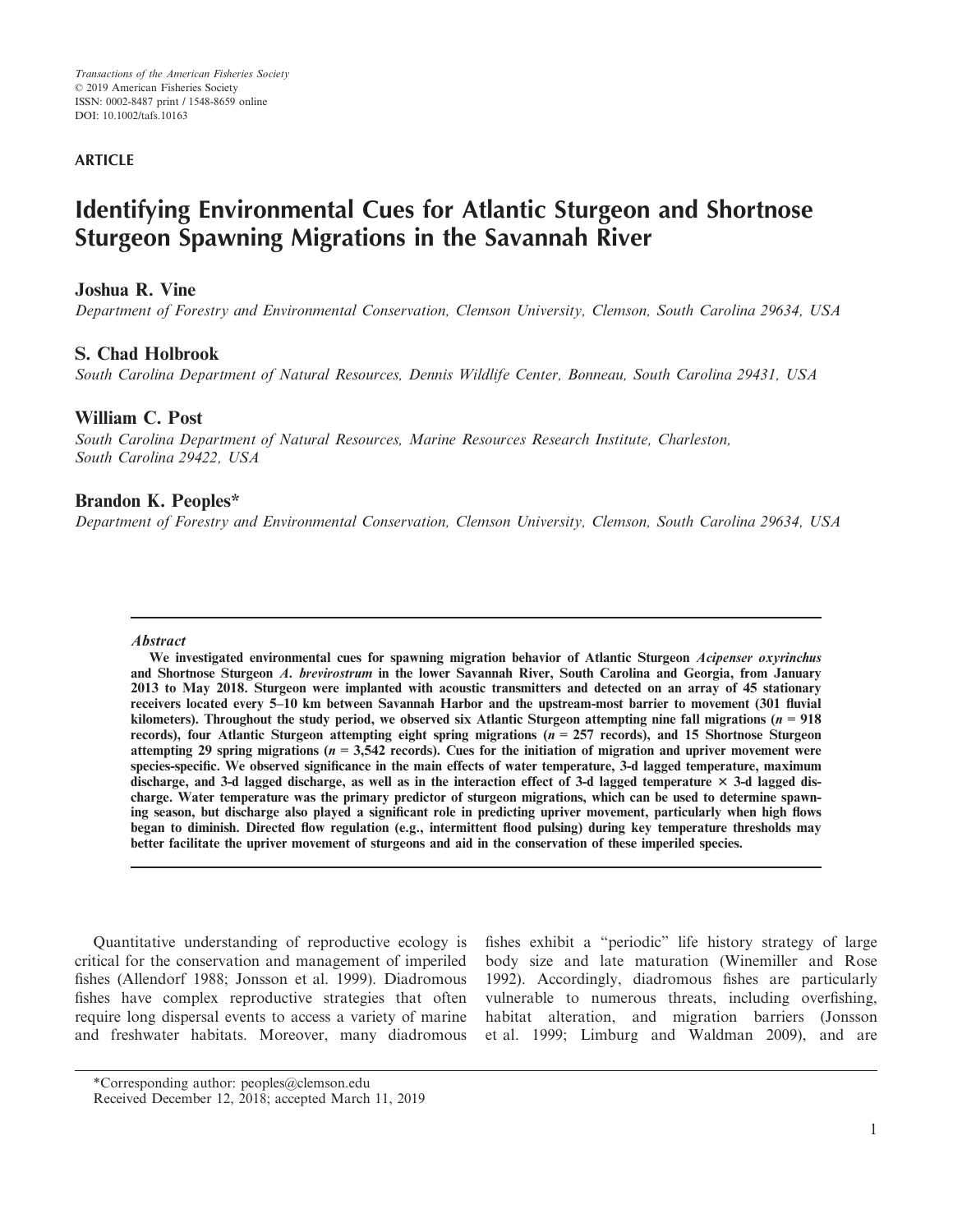disproportionately imperiled relative to other guilds of fishes (Leidy and Moyle 1998; Jelks et al. 2008). Diadromous sturgeons (Acipenseridae) are no exception; nearly every species is considered imperiled somewhere in its native range (Pikitch et al. 2005). Although harvest moratoria have reduced the mortality of adult sturgeon (Bain et al. 2007), contemporary declines in most species are associated with reproduction—either degraded or inaccessible spawning habitat (Auer 1996a). Accordingly, rangewide quantification of environmental cues that initiate spawning migrations, as well as the location and size of spawning aggregations, will provide information that is essential to the conservation and recovery of sturgeons (Pollock et al. 2015).

Variation in behavior, age at maturity, and migration strategy exists among diadromous fish populations, and populations must be protected at a regional scale due to these differences. Atlantic Sturgeon (ATS) *Acipenser oxyrinchus* and Shortnose Sturgeon (SNS) *A*. *brevirostrum* are anadromous or amphidromous and inhabit estuarine or nearshore marine habitats before attempting riverine spawning migrations (Bemis and Kynard 1997). Atlantic Sturgeon attempt migrations every 1–5 years, and SNS attempt migrations every 1–4 years (Billard and Lecointre 2000). Females of both species migrate less frequently than males due to the high energetic cost of egg production. Male SNS reach maturity between ages 2 and 11, and female SNS attain maturity between ages 4 and 18 (Dadswell et al. 1984). Male ATS mature between ages 5 and 20, whereas female ATS reach maturity between ages 7 and 30 (Smith 1985). Age at maturation increases with latitude for both species (Bemis and Kynard 1997; Kynard 1997). Atlantic Sturgeon in the northern Atlantic Ocean are separated into five distinct population segments (DPSs): Gulf of Maine, New York Bight, Chesapeake Bay, Carolina, and South Atlantic (Grunwald et al. 2008). The Gulf of Maine DPS is listed as threatened, while the others are listed as endangered. Shortnose Sturgeon have been considered endangered since the Endangered Species Preservation Act of 1966, and 19 DPSs were identified by the Shortnose Sturgeon Recovery Team in 1998. In 2010, the Shortnose Sturgeon Status Review Team recommended that SNS be managed as river-specific populations separated into five genetically distinct regional population clusters due to SNS movement and genetic overlap between rivers (Bahr and Peterson 2017).

Seasonal variation in ATS and SNS spawning migrations occurs regionally. Atlantic Sturgeon populations in northern latitudes tend to migrate during spring, while individuals in southern populations exhibit fall or dual annual spring and fall spawning migrations (Balazik and Musick 2015). Additionally, fall- and spring-run ATS individuals may constitute genetically distinct stocks on some rivers of the eastern USA (Balazik et al. 2017; Farrae et al. 2017). Shortnose Sturgeon spawning migrations all occur between winter and spring, but variation exists in migration strategy and timing based on each population's latitudinal location. Within seasons, the timing and intensity of spawning migrations can be influenced by environmental factors, such as water temperature, river discharge, and photoperiod (Northcote 1984; Jonsson 1991). The associated migration strategy used by an individual sturgeon reflects energetic adaptations to environmental challenges, such as distance to the spawning grounds, river temperature, discharge, and physiological condition (Kynard 1997).

Although many studies have investigated riverine movement and spawning behavior of ATS and SNS (Balazik and Musick 2015; Smith et al. 2015; Ingram and Peterson 2016; Breece et al. 2018; Pendleton et al. 2018), we know of no prior study that has quantified spawning migration cues. Accordingly, the goal of this study was to identify the relationships between abiotic variables and spawning migrations of ATS and SNS in the Savannah River of Georgia and South Carolina. We sought to accomplish two objectives: (1) identify temperature and discharge cues associated with spawning migration initiation by ATS and SNS; and (2) within spawning migrations, identify the effects of temperature and discharge on spatial position (river kilometer [rkm]) in the river. Diadromous fishes in the Savannah River are threatened by migration barriers and altered flow regimes from impoundments as well as by estuarine habitat degradation due to the continued development of Savannah Harbor (Winger and Lasier 1994; Collins et al. 2002). The quantification of cues for sturgeon migrations in the Savannah River can provide inference for system-specific conservation and represents an important step toward understanding the reproductive ecology of these species throughout their range.

#### **METHODS**

*Study system and data collection.—* The Savannah River forms the border between South Carolina and Georgia in the southeastern United States (Figure 1). The upper Savannah River is impounded by five large reservoirs, but the lower 300 km remain undammed. There is little anthropogenic development along most of the Savannah River, with the exception of two nuclear power facilities: the Savannah River Site (Aiken County, South Carolina) and Plant Vogtle (Burke County, Georgia). Further downriver sits the Savannah Harbor, a highly industrialized estuary impacted by dredging, intense shipping practices, and urbanization. The seasonal distribution and intensity of river flow are highly modified by hydrologic regulation from five successive reservoirs, with the lowermost (J. Strom Thurmond Lake) providing the most direct impact. At rkm 300, the New Savannah Bluff Lock and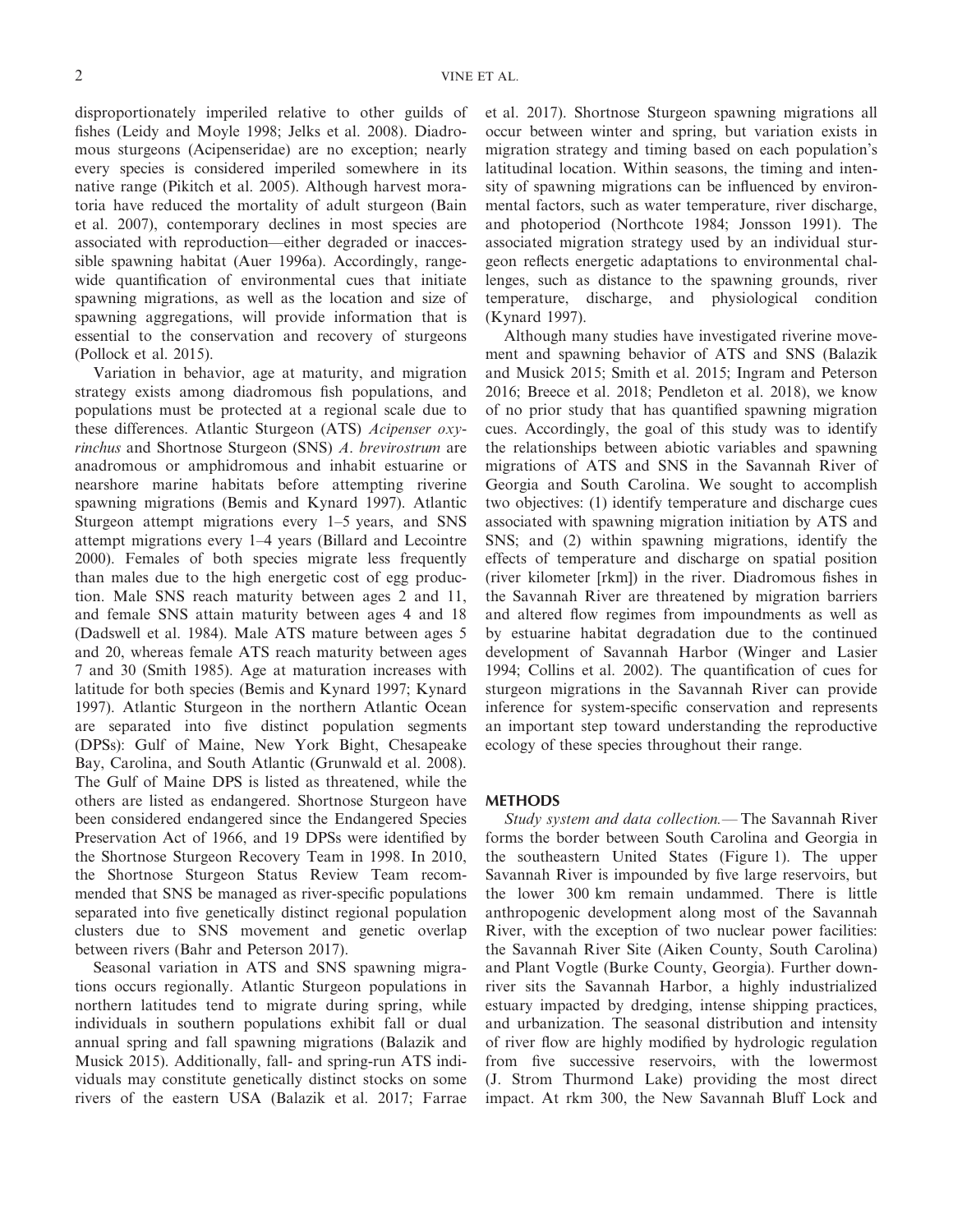

FIGURE 1. The Savannah River serves as the border between South Carolina and Georgia. The zoomed portion of the map reveals the South Carolina Department of Natural Resources (SCDNR) telemetry receiver array, U.S. Geological Survey (USGS) stations, and landmarks along the Savannah River (rkm = river kilometer; NSBLD = New Savannah Bluff Lock and Dam).

Dam (NSBLD) is the downstream-most barrier to diadromous fish movement and serves as the most likely spawning site of ATS and SNS in the Savannah River.

We monitored ATS and SNS movement up the Savannah River between January 2013 and May 2018. Sturgeon were captured by personnel representing agencies and universities from Georgia, South Carolina, Delaware, and New York (Table 1), and were surgically implanted with Vemco V9 (24 mm; 2.1 g), V13 (36 mm; 6 g), or V16 (54 mm; 8.1 g) 69-kHz acoustic transmitters via the protocol outlined by the National Marine Fisheries Service (Kahn and Mohead 2010). We obtained acoustic telemetry data from a stationary array of 45 Vemco VR2W 69-kHz receivers maintained by the South Carolina Department of Natural Resources' (SCDNR) Diadromous Fisheries Section (Figure 1). The receivers of interest begin at the NSBLD and are located approximately every 5–10 rkm down the main stem of the Savannah River, extending to Savannah Harbor. Data were retrieved at least twice annually, organized in Vemco User Environment (VUE) software, and screened for false detections.

We were interested the effects of two key mechanisms on sturgeon movement: temperature and discharge. We first obtained daily water temperature  $(°C)$  and discharge (m<sup>3</sup>/s) records from two U.S. Geological Survey (USGS) stations located near rkm 42 and rkm 95, respectively (Figure 1). We chose both stations based on the availability of long-term data. For the entire duration of the study period, discharge data contained only 13 d of missing observations, and water temperature data contained only 40 d of missing observations. Other USGS stations monitor water temperature and discharge along the Savannah River, although data were insufficient for the entire study period. We did not want to incorporate discharge and temperature data from other stations because they would be inherently correlated with the data from the stations we chose for the analysis.

*Statistical analyses.—* We calculated metrics indexing daily and lagged effects of temperature and discharge. These include maximum and minimum daily temperature and maximum daily discharge. Because daily effects may not always be indicative of factors influencing fish behavior (Forsythe et al. 2012), we also calculated 1-d and 3-d lagged changes in temperature and discharge. The 1-d and 3-d measures were highly correlated with one another  $(r = 0.73$  and 0.86, respectively); thus, we chose to only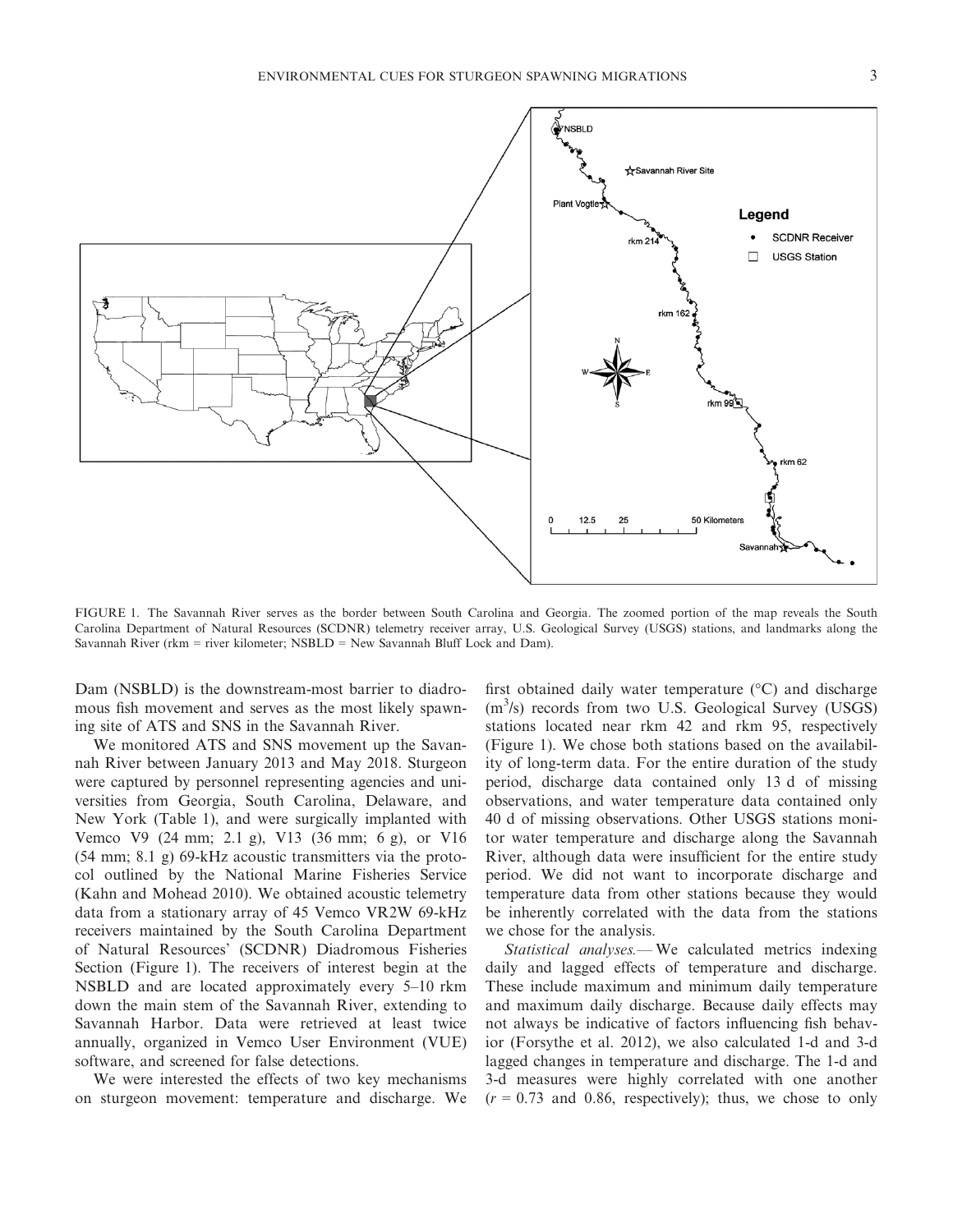| <b>Statistic</b>    | 2013    | 2014    | 2015  | 2016    | 2017  | 2018  |  |  |  |
|---------------------|---------|---------|-------|---------|-------|-------|--|--|--|
| Mean temperature    | 19.49   | 18.53   | 20.38 | 20.94   | 21.67 | 14.79 |  |  |  |
| Maximum temperature | 27.5    | 29.5    | 30.1  | 30.8    | 30.8  | 20.6  |  |  |  |
| Minimum temperature | 9.4     | 5.4     | 7.6   | 7.4     | 9.2   | 5.2   |  |  |  |
| Mean discharge      | 328.8   | 310.9   | 288.1 | 355.3   | 187.8 | 192   |  |  |  |
| Maximum discharge   | 1.642.4 | 1,081.7 | 778.7 | 1.574.4 | 402.1 | 266.2 |  |  |  |
| Minimum discharge   | 124     | 139.3   | 146.1 | 140.5   | 137.1 | 154.9 |  |  |  |

TABLE 1. Yearly temperature (°C) and discharge (m<sup>3</sup>/s) statistics for the Savannah River over the duration of the study period (2013–2018); 2018 statistics do not represent an entire year and only incorporate data from January to May.

use 3-d lagged temperature and discharge, as the effects of variation in discharge and temperature would be more prominent over a 3-d period.

We modeled two complementary response variables indexing putative spawning migration behavior by ATS and SNS. First, we modeled the probability that an individual sturgeon would be engaging in upriver movement toward spawning grounds on a given day. Effects on this binary variable represent conditions that cue the initiation of upstream migration. To do so, we first identified every individual's location based on the most upstream detection each day. We then calculated a binary variable indexing whether each individual was engaging in a putative spawning migration based on its movement direction (upstream) and position (rkm) in the river. Atlantic Sturgeon that were detected above rkm 99 were considered to be attempting a spawning migration, while rkm 62 served as the migration threshold for SNS. These rkm locations were selected because (1) once ATS and SNS individuals crossed the associated threshold, no individual of either species returned to downstream locations without further upriver movement; and (2) individuals remained below their associated threshold during periods outside of the spawning season. We used the migration indicator to represent a point in time at which an individual exhibited upstream movement toward spawning habitat; individuals moving downstream above their associated rkm threshold were not considered to be engaging in a spawning run. It is important to clarify that we are not estimating the effects of temperature and discharge on the act of spawning—rather, we are estimating the effects on movement patterns of *putative* spawning migrations.

As a complement to whether or not an individual had initiated a putative spawning run, we also modeled the spatial location of individuals within the Savannah River given that they were on a putative spawning run. This variable was simply the rkm of the upstream-most receiver detecting an individual on each day of a spawning run. This information allowed us to assess movement dynamics in relation to temperature and discharge within spawning runs.

We used mixed-effects linear models to estimate effects of temperature and discharge on the putative spawning migration of ATS and SNS. The binary variable indexing whether a species was on a spawning run was modeled as a random binomial variable (generalized linear mixed model [GLMM]), and daily rkm during putative spawning runs was modeled as a random normal variable (linear mixed model [LMM]). Observational units in all models were daily observations of individual sturgeon. All models had the same error structure. We included random intercepts of individual identity to account for repeated measures on individuals. Likewise, we also included random intercepts of year to account for the nested effects of temperature and discharge experiencing similar conditions in similar years. Finally, we included the migration indicator and rkm of the most recent detection as an offset to account for temporal autocorrelation in spawning phenology for our GLMM and LMM, respectively. To avoid problems associated with calculating *P*-values for mixedeffects models, we interpreted variable significance as standardized parameter estimates with 95% confidence intervals not bounding zero. All models were fitted using the lme4 package in R version 3.3.4 (Bates et al. 2015).

Each model contained four main effects: daily temperature, daily discharge, 3-d lagged temperature, and 3-d lagged discharge. We were also interested in the interactions between these variables. Specifically, we were interested in how the levels of discharge set the context for the effects of temperature (or vice versa). Accordingly, we allowed each discharge variable to interact with each temperature variable in each model. For example, a 3-d increase in discharge may trigger a movement event but only under certain temperature conditions. We expected the effects to be species- and season-specific (e.g., fall-run ATS are likely respond to decreasing temperatures, while spring-run ATS are likely to do the opposite). Accordingly, we split data into three groups for separate analyses: fall-run ATS (May–November), spring-run ATS (February–May), and spring-run SNS (December–April). We included minimum daily temperature in the model for fallmigrating ATS because we expected decreasing summer temperatures to cue migration (Smith et al. 2015), while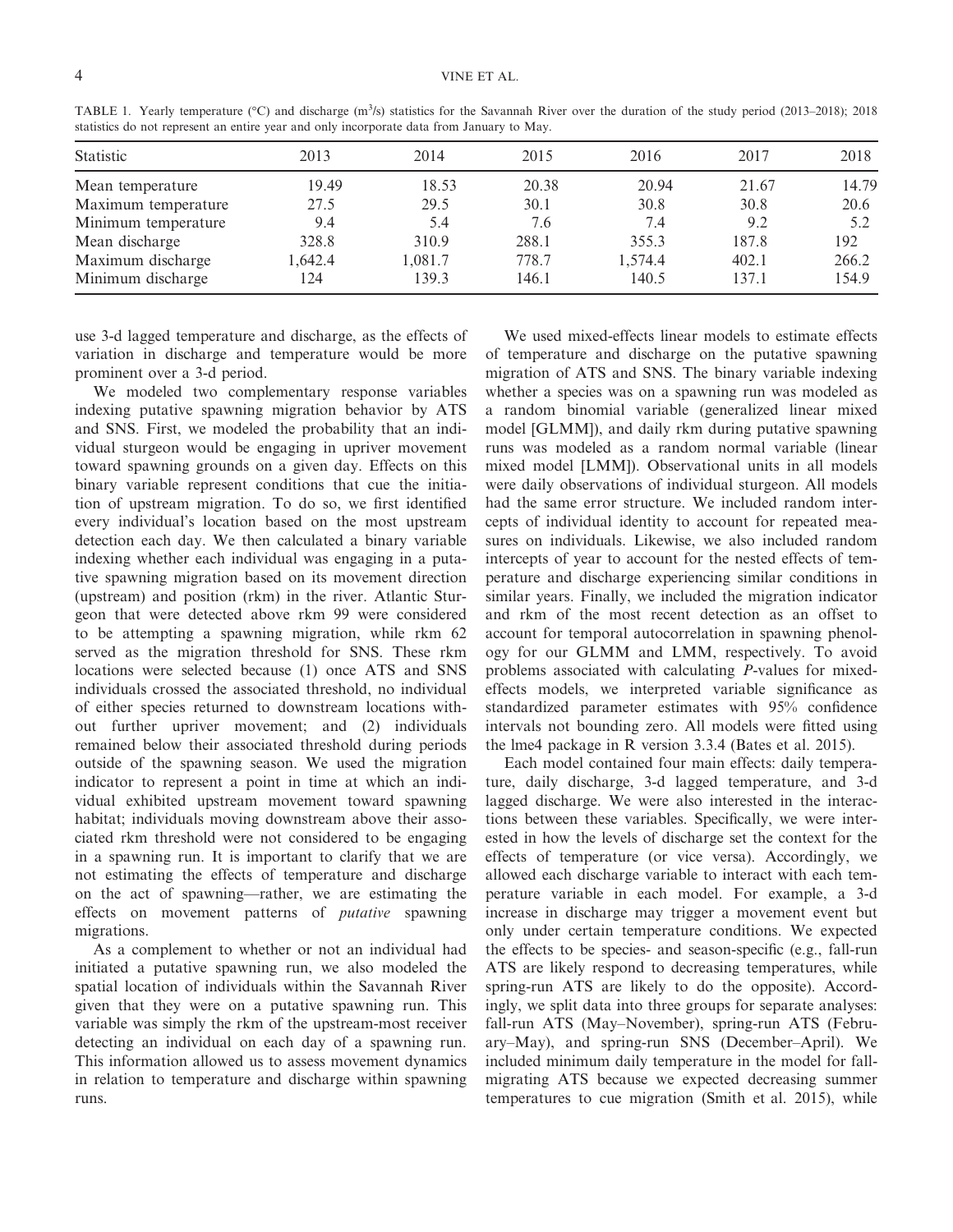we used maximum daily temperature for SNS and springmigrating ATS because we expect an increase in winter temperatures to cue migration (Peterson and Bednarski 2013). We used maximum daily discharge and 3-d change in discharge in all models. All variables were screened for collinearity ( $r \leq 0.70$ ; variance inflation factor  $\leq 3.0$ ) and were standardized to a mean of zero and an SD of zero prior to analyses.

#### **RESULTS**

Savannah River water temperature and discharge varied throughout the duration of the study period (Table 1). High-discharge events occurred in the years 2013 and 2016, reaching maximum flows of 1,642 and 1,574  $\text{m}^3$ /s, respectively. After 2016, maximum discharge never exceeded  $402 \text{ m}^3$ /s, and the lowest yearly average of 188 m<sup>3</sup>/s occurred in 2017. Water temperature followed typical seasonal variation, reaching minima of 5°C in the winter and maxima of 30°C in the summer (Figure 2). The coldest water temperatures occurred in 2014 (5.4°C) and 2018 (5.2°C), whereas the warmest temperatures occurred consecutively in 2016 (30.1°C) and 2017 (30.2°C). Maximum water temperatures consistently increased from 2013 to 2017.

Over the study period, we detected six ATS attempting nine fall migrations, four ATS attempting eight spring migrations, and 15 SNS attempting 29 spring migrations (Table 2). Six ATS and six SNS traveled 300 rkm to the NSBLD. Five SNS and two ATS reached locations between rkm 186 and rkm 214; four SNS and one ATS reached only locations between rkm 144 and rkm 162. We present data only regarding ATS and SNS migrations and cannot assume spawning success during any portion of the study period.

Spring-run SNS began their migrations between December and February at water temperatures between 11°C and 15 $\rm{^{\circ}C}$  and at river discharge levels from 127 to 776 m<sup>3</sup>/s. Migrations began as water temperatures dropped to the winter low, leveled, and began to increase. Spring-run ATS initiated migration between February and March at water temperatures between 16°C and 18°C and at river discharge levels between 194 and 340 m<sup>3</sup>/s. Spring-run ATS typically entered the system and immediately began upriver migrations when water temperatures began to exceed 15°C. Fallrun ATS initiated migration between May and August at water temperatures from 24°C to 29°C and at river discharge levels from  $144$  to  $223 \text{ m}^3$ /s. Individuals initiated migrations as summer high water temperatures leveled and began to decline (Figure 2).

The GLMMs indicated that water temperature significantly affected the probability of migration for SNS  $(n = 3,542$  records) and fall-run ATS  $(n = 918$  records) but not for spring-run ATS ( $n = 257$  records), whereas 3-d lagged temperature was a significant predictor for only spring-run SNS. Discharge and 3-d lagged discharge were also significant predictors of migration for spring-run SNS, while neither was a significant predictor for springor fall-run ATS. We observed no significant interaction effects for any sturgeon population, and we found no main effects that were significant in predicting spring-run ATS migrations (Table 3; Figures 3, 4).

Results of LMMs indicated that within putative spawning migrations, water temperature and 3-d lagged temperature each had a significant main effect on the daily maximum rkm of detection for spring-run SNS. Interestingly, we observed a significant interaction effect of 3-d lagged discharge and 3-d lagged temperature on the daily maximum rkm of spring-run ATS. This was the only significant effect observed in any model for spring-run ATS. No main effects or interaction effects were found to be significant predictors of the maximum rkm of detection for fall-run ATS during putative spawning migrations (Table 4; Figure 5).

#### **DISCUSSION**

We observed patterns of putative spawning migrations by ATS and SNS in the Savannah River that were affected primarily by shifts in water temperature and secondarily by discharge. However, cues for migration initiation and spatial position within putative spawning runs were species-specific. The significant main effect of temperature on both migration movement and maximum rkm of detection was negative for SNS, while the effect of 3-d lagged temperature was positive. The significant main effect of temperature on the migration movement of fallrun ATS was positive, while the 3-d lagged effect of temperature, although negative, was not significant in predicting migration movement. Discharge had a significant negative effect on the probability of migration for SNS, while the 3-d lagged effect of discharge was positive. This suggests that high levels of discharge may inhibit SNS upriver movement, but decreasing flows promote upriver movement. Moreover, inferences on spring- and fall-run ATS are limited by low sample size. Of course, observed movement patterns do not demonstrate successful spawning, although suitable spawning habitat exists in locations where both species were observed congregating, and young-of-the-year ATS and SNS were detected in the lower Savannah River during the study period, indicating successful reproduction (Bahr and Peterson 2016, 2017).

Our results are comparable to those of other studies focused on the migratory behavior of sturgeon species. Migration analysis of White Sturgeon *A. transmontanus* in the Kootenai River, British Columbia, revealed that neither temperature nor discharge was significant for influencing the onset of migrations by males; however, the onset of migrations by females was primarily affected by water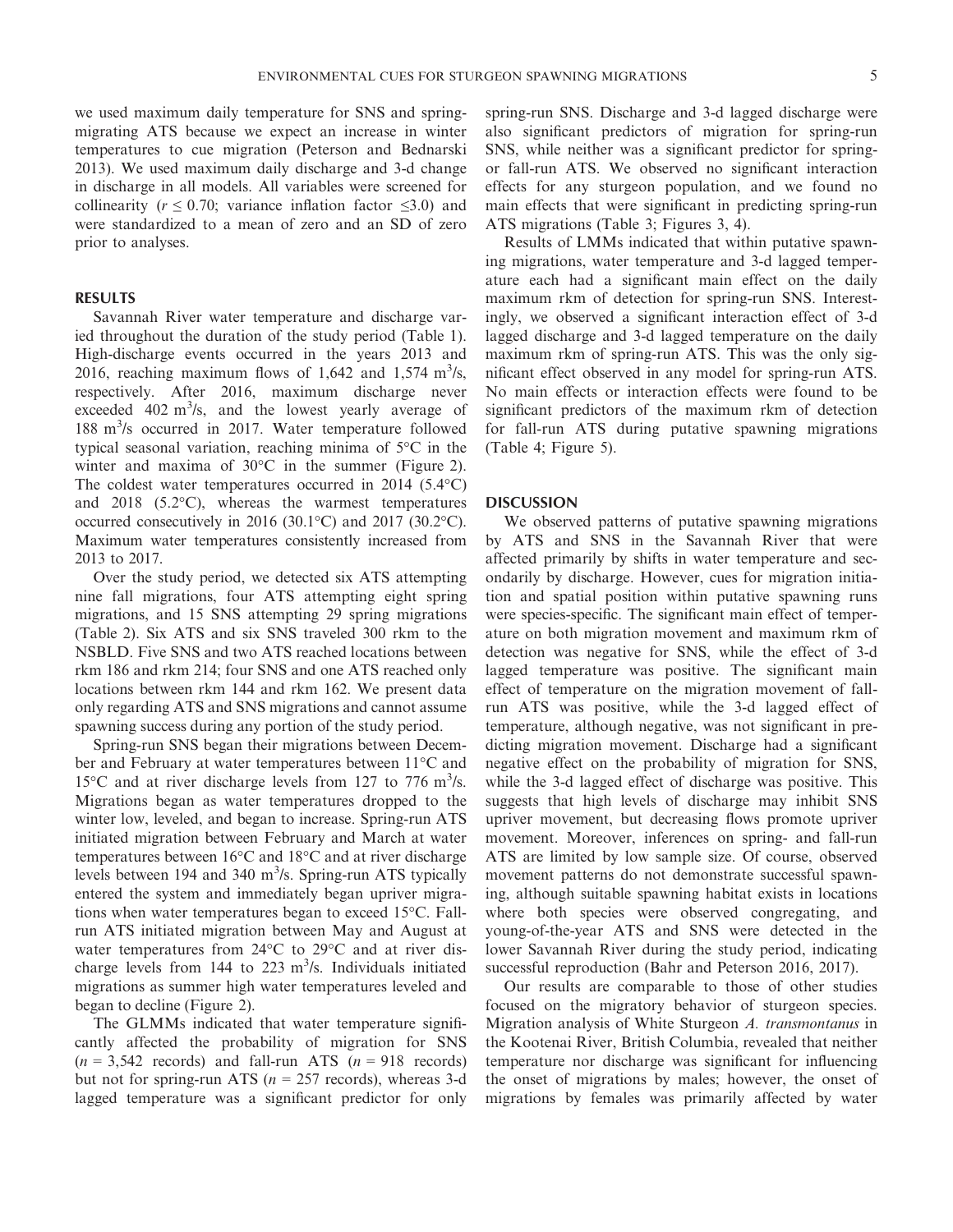

FIGURE 2. Savannah River water temperature and river discharge from January 2013 to May 2018, overlain with observed Atlantic Sturgeon (ATS) and Shortnose Sturgeon (SNS) spawning migration periods.

| TABLE 2. Shortnose Sturgeon (SNS) and Atlantic Sturgeon (ATS) migration statistics per year and season, including the total number of detected                     |  |  |  |  |  |  |  |  |
|--------------------------------------------------------------------------------------------------------------------------------------------------------------------|--|--|--|--|--|--|--|--|
| sturgeon attempting a migration $(N_m)$ , date of first migration (Onset), date of final departure (Dep.), temperature (°C) and discharge (m <sup>3</sup> /s) upon |  |  |  |  |  |  |  |  |
| migration onset $(t_o, d_o)$ , and temperature and discharge upon departure $(t_d, d_d)$ .                                                                         |  |  |  |  |  |  |  |  |

| Year | Season | <b>Species</b> | $N_m$          | Onset        | $t_o$ | $d_o$ | Dep.         | $t_d$ | $d_d$ |
|------|--------|----------------|----------------|--------------|-------|-------|--------------|-------|-------|
| 2013 | Spring | <b>SNS</b>     | 3              | Jan 20, 2013 | 14.9  | 127   | Mar 17, 2013 | 15.6  | 190   |
|      |        | <b>ATS</b>     | $\theta$       |              |       |       |              |       |       |
|      | Fall   | <b>ATS</b>     | $\overline{4}$ | May 23, 2013 | 24.7  | 167   | Sep 29, 2013 | 23    | 286   |
| 2014 | Spring | <b>SNS</b>     | 6              | Dec 30, 2013 | 12.3  | 391   | Mar 29, 2014 | 14.4  | 453   |
|      |        | <b>ATS</b>     | $\theta$       |              |       |       |              |       |       |
|      | Fall   | <b>ATS</b>     |                | Jun 22, 2014 | 29.1  | 172   | Jul 13, 2014 | 27.3  | 207   |
| 2015 | Spring | <b>SNS</b>     | 6              | Jan 24, 2015 | 11.8  | 209   | Apr 1, 2015  | 16.7  | 255   |
|      |        | <b>ATS</b>     |                | Mar 25, 2015 | 16.3  | 337   | May 6, 2015  | 20    | 235   |
|      | Fall   | <b>ATS</b>     | 2              | Jul 5, 2015  | 27.5  | 223   | Oct 2, 2015  | 24.1  | 175   |
| 2016 | Spring | <b>SNS</b>     | 5              | Dec 5, 2015  | 14.9  | 776   | Mar 22, 2016 | 17.1  | 326   |
|      |        | <b>ATS</b>     | 2              | Feb 25, 2016 | 15.2  | 340   | Apr 28, 2016 | 22.6  | 219   |
|      | Fall   | <b>ATS</b>     | $\theta$       |              |       |       |              |       |       |
| 2017 | Spring | <b>SNS</b>     | 6              | Dec 22, 2016 | 12.7  | 196   | Mar 5, 2017  | 17    | 188   |
|      |        | <b>ATS</b>     |                | Mar 1, 2017  | 18.2  | 195   | Apr 22, 2016 | 24.7  | 176   |
|      | Fall   | <b>ATS</b>     | 2              | Aug 31, 2017 | 27    | 144   | Nov 14, 2017 | 17.2  | 156   |
| 2018 | Spring | <b>SNS</b>     | 3              | Feb 3, 2018  | 11.3  | 214   | Apr 1, 2018  | 18    | 191   |
|      |        | <b>ATS</b>     | 4              | Feb 20, 2018 | 17.8  | 194   |              |       |       |
|      | Fall   | <b>ATS</b>     | $\overline{0}$ |              |       |       |              |       |       |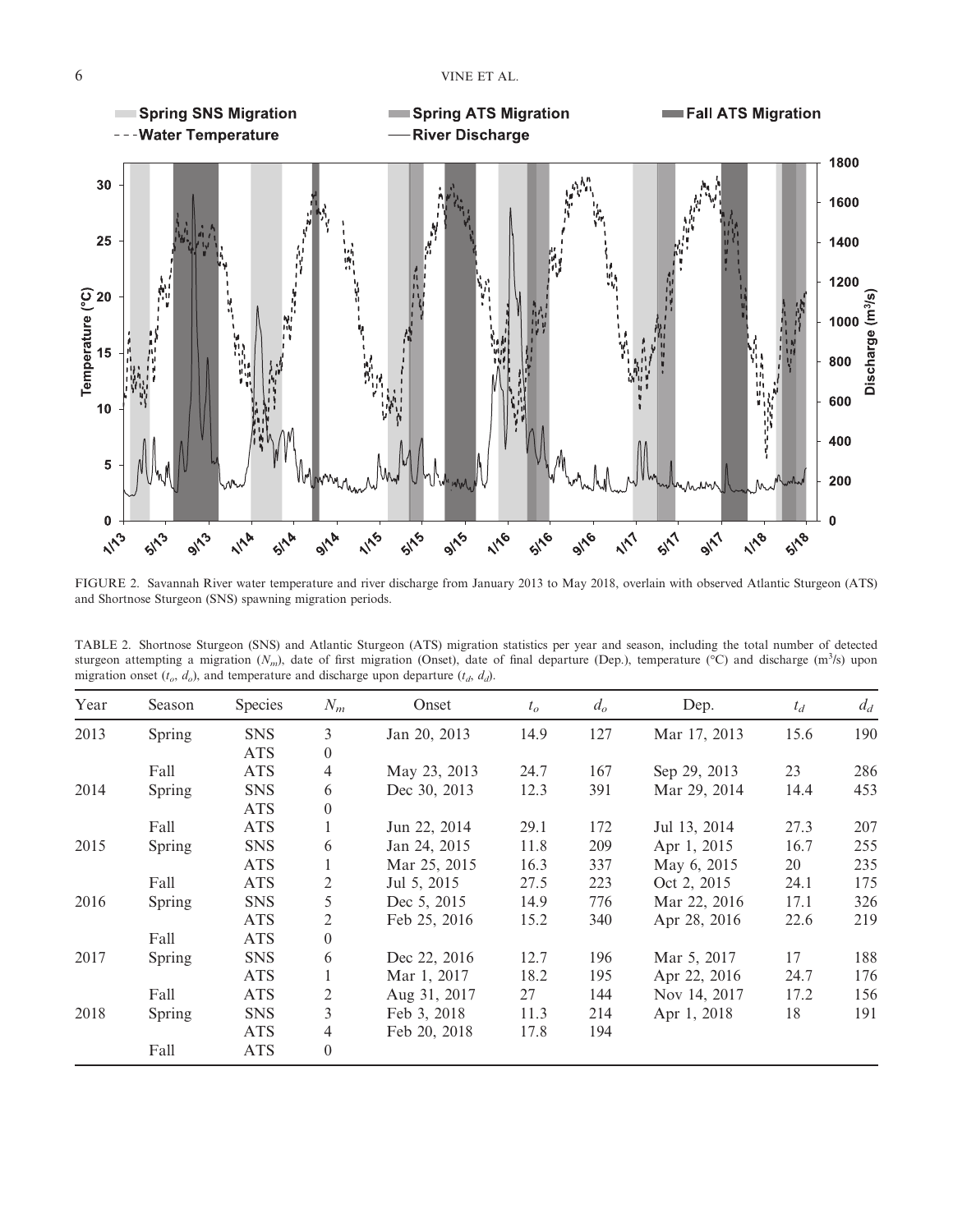TABLE 3. Generalized linear mixed model estimates  $(\pm SE)$  for spring-run Shortnose Sturgeon (SNS), spring-run Atlantic Sturgeon (ATS), and fallrun ATS in the Savannah River. Results estimate the main effects of temperature (Temp), discharge, 3-d lagged temperature (ΔTemp), and 3-d lagged discharge (ADischarge) and four interaction terms on the probability of migration for each sturgeon attempting migration. Estimates in bold italics were significant predictors of migration as determined by the 95% confidence intervals.

| Effect                                    | Spring SNS       | Spring ATS       | <b>Fall ATS</b>  |
|-------------------------------------------|------------------|------------------|------------------|
| Temp                                      | $-2.16 \pm 0.21$ | $0.21 \pm 0.22$  | $3.16 \pm 0.69$  |
| Discharge                                 | $0.50 \pm 0.16$  | $0.03 \pm 0.27$  | $0.86 \pm 0.75$  |
| $\Delta$ Temp                             | $0.38 \pm 0.08$  | $-0.33 \pm 0.19$ | $-0.24 \pm 0.19$ |
| $\Delta$ Discharge                        | $-0.34 \pm 0.20$ | $-0.17 \pm 0.22$ | $0.37 \pm 0.43$  |
| Temp $\times$ Discharge                   | $0.26 \pm 0.11$  | $0.30 \pm 0.28$  | $2.02 \pm 1.32$  |
| Temp $\times$ $\Delta$ Discharge          | $-0.19 \pm 0.17$ | $-0.12 \pm 0.26$ | $0.70 \pm 0.66$  |
| Discharge $\times$ $\Delta$ Temp          | $-0.04 \pm 0.05$ | $0.05 \pm 0.27$  | $0.04 \pm 0.33$  |
| $\Delta$ Temp $\times$ $\Delta$ Discharge | $0.01 \pm 0.05$  | $0.18 \pm 0.21$  | $0.03 \pm 0.22$  |



FIGURE 3. Generalized linear mixed model (GLMM) results for spring-run Shortnose Sturgeon (SNS), spring-run Atlantic Sturgeon (ATS), and fall-run ATS plotted against Savannah River water temperature over time. Model fitted values (GLMM FV) provide a probability of migration (*Pm*) for each population. The *Pm* begins to increase as water temperatures reach near winter lows, level out, and begin to increase.

temperature and secondarily by river stage (Paragamian and Kruse 2001). Because our data set unfortunately does not contain sex information, we are unable to draw such a comparison. In Black Lake, Michigan, effects of water temperature and discharge significantly impacted the migrations of Lake Sturgeon *A. fulvescens* as well as their timing of arrival at spawning sites (Forsythe et al. 2012). Chinese Sturgeon *A. sinensis* in the Yangtze River exhibited variation in timing of upstream migration, which was likely

attributable to variation in water temperature and river discharge, although temperature was suggested as the primary cue (Wang et al. 2012). Research on Gulf Sturgeon *A. oxyrinchus desotoi* in the Choctawhatchee and Suwanee rivers of Alabama and Florida suggested that water temperature initiated migration, while flow patterns had no effect on migration behavior (Foster and Clugston 1997; Fox et al. 2000). However, previous research on Gulf Sturgeon in the Suwanee River indicated that migratory activity was highly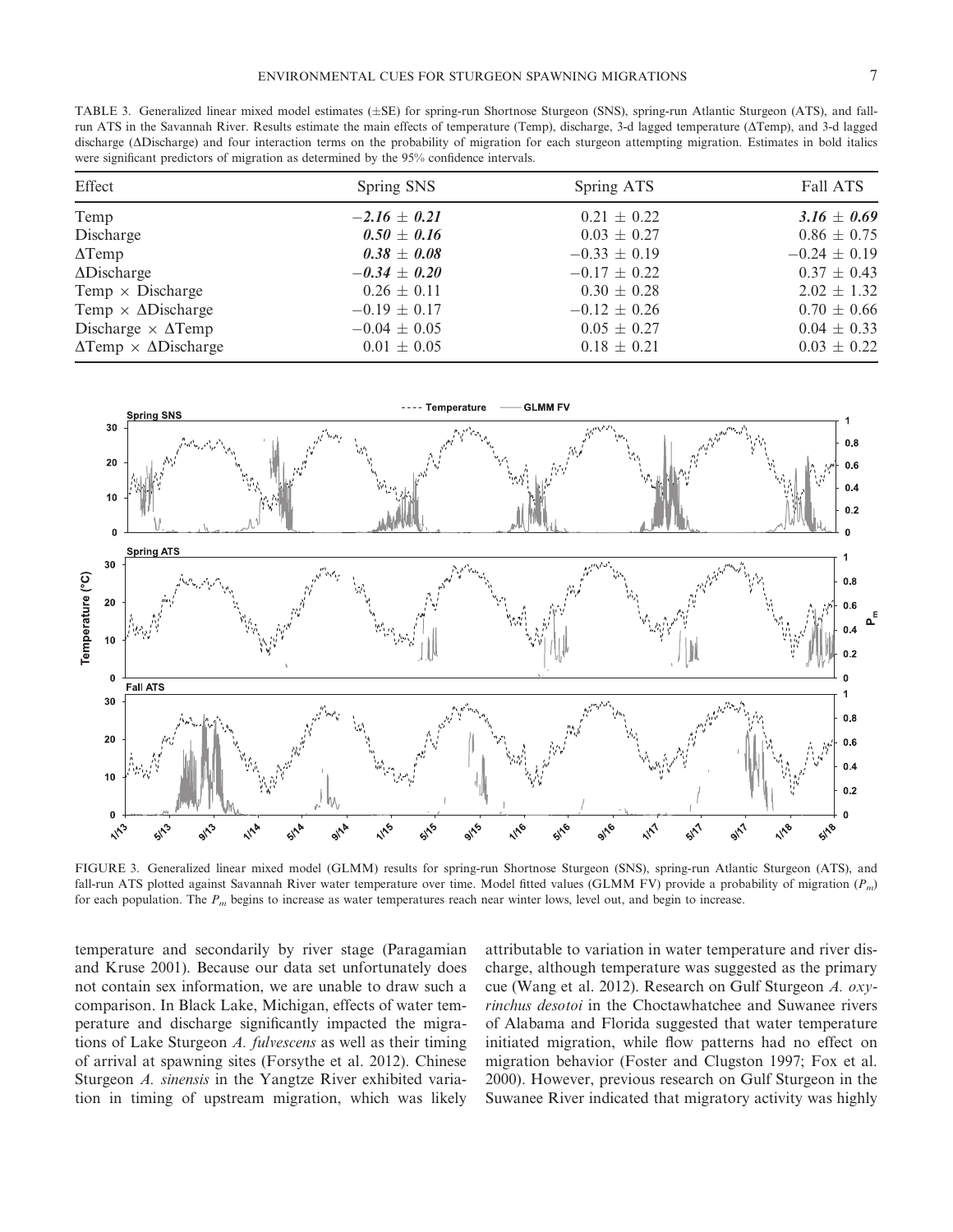

FIGURE 4. Generalized linear mixed model (GLMM) results for spring-run Shortnose Sturgeon (SNS), spring-run Atlantic Sturgeon (ATS), and fall-run ATS plotted against Savannah River discharge over time. Model fitted values (GLMM FV) provide a probability of migration (*Pm*) for each population. During years in which discharge varied during temperatures that were conducive to spawning migrations (e.g., 2014 and 2016), higher migration probabilities occurred as discharge diminished.

TABLE 4. Linear mixed model estimates ( $\pm$ SE) for spring-run Shortnose Sturgeon (SNS), spring-run Atlantic Sturgeon (ATS), and fall-run ATS in the Savannah River. Results estimate the main effects of temperature (Temp), discharge, 3-d lagged temperature ( $\triangle$ Temp), and 3-d lagged discharge (DDischarge) and four interaction terms on the upstream-most daily detection (river kilometer) of each sturgeon during putative spawning migrations. Estimates in bold italics were significant predictors as determined by the 95% confidence intervals.

| Effect                                    | Spring SNS        | Spring ATS       | <b>Fall ATS</b>  |
|-------------------------------------------|-------------------|------------------|------------------|
| Temp                                      | $-13.04 \pm 2.67$ | $-5.71 \pm 3.93$ | $9.19 \pm 4.74$  |
| Discharge                                 | $1.19 \pm 3.15$   | $3.97 \pm 4.54$  | 5.14 $\pm$ 4.96  |
| $\Delta$ Temp                             | $7.30 \pm 2.32$   | $-0.97 \pm 3.62$ | $2.15 \pm 3.09$  |
| $\Delta$ Discharge                        | $0.91 \pm 2.67$   | $-3.77 \pm 3.64$ | $2.03 \pm 3.92$  |
| Temp $\times$ Discharge                   | $1.93 \pm 2.89$   | $7.45 \pm 4.25$  | $4.10 \pm 6.56$  |
| Temp $\times$ $\Delta$ Discharge          | $0.10 \pm 2.95$   | $0.10 \pm 4.46$  | $2.50 \pm 5.54$  |
| Discharge $\times$ $\Delta$ Temp          | $-2.15 \pm 1.87$  | $0.91 \pm 3.60$  | $2.71 \pm 4.12$  |
| $\Delta$ Temp $\times$ $\Delta$ Discharge | $-1.59 \pm 1.73$  | $8.40 \pm 3.41$  | $-4.72 \pm 3.99$ |

correlated with increases in river discharge (Chapman and Carr 1995). Forsythe et al. (2012) found a decrease in the number of Lake Sturgeon individuals attempting migrations during periods of high discharge. This was attributed to an increased physiological cost of migration at high flows as well as a lower probability of egg fertilization and deposition on spawning substrate during high-flow conditions (LaHaye et al. 1992; Auer 1996b; Paragamian and Wakkinen 2002). Overall, sturgeon exhibit a variety of migratory

behaviors in response to changes in temperature and discharge, and the primary factors contributing to migration behavior, as well as the associated effects, can be different in each study and river system.

Many species exhibit variation in the timing and seasonality of spawning movement and behavior (Flitcroft et al. 2016). Our data suggest two separate spawning migrations (spring and fall) for ATS in the Savannah River. It is widely accepted that fall-spawning populations of ATS exist in the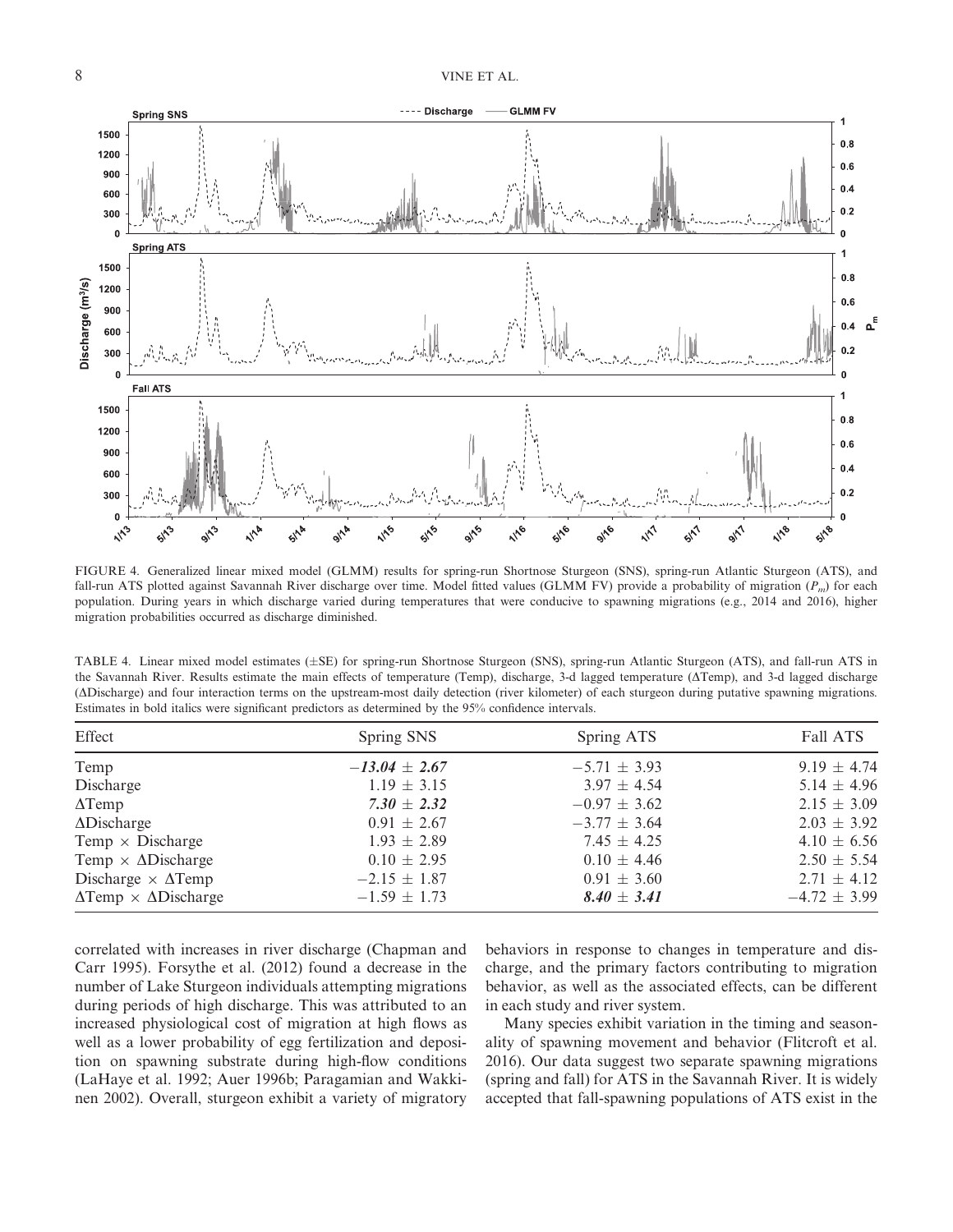![](_page_8_Figure_2.jpeg)

FIGURE 5. Savannah River temperature and maximum river kilometer of detection for spring-run Shortnose Sturgeon (SNS), spring-run Atlantic Sturgeon (ATS), and fall-run ATS over time. Data presented were used for linear mixed modeling and represent detections specifically obtained after the initiation of spawning migrations.

southern extent of the species' range (Balazik et al. 2012; Ingram and Peterson 2016), while dual-spawning populations have been described in systems north of the Savannah River (Collins et al. 2000; Balazik and Musick 2015). Genetically distinct populations of spring- and fall-migrating ATS exist in the Edisto River, South Carolina, and the James River, Virginia (Balazik et al. 2017; Farrae et al. 2017). In the Altamaha River (south of the Savannah River), ATS exhibit two migration strategies: a two-step migration in the spring; and a single, one-step migration in the fall (Ingram and Peterson 2016). However, both strategies result in individuals occupying putative spawning grounds during the fall, and all individuals are believed to be part of a single spawning population (Ingram and Peterson 2016). We did not observe spring-run ATS attempting a two-step migration pattern in the Savannah River. All ATS that attempted spring migrations either returned to downriver locations or exited the system before the fall migration occurred, and all spring- and fall-run ATS exhibited a single, one-step migration. Given the presence of separate spring- and fall-run populations of ATS in the Savannah River, further genetic analyses are necessary to determine whether these populations are indeed distinct.

Diadromous fishes can exhibit a wide variety of migration strategies (Northcote 1984). Spring-run SNS in the Savannah River exhibited a long, one-step migration roughly 160–270 km in length—to access putative spawning grounds. At higher latitudes, SNS in the Merrimack and Delaware rivers must only attempt a short  $(\leq 30 \text{-} \text{km})$ , single-step migration to reach suitable spawning habitat (Kieffer and Kynard 1993; O'Herron et al. 1993). Some individuals in the Connecticut River exhibited a two-step migration in which the primary movement took place during the late fall (Buckley and Kynard 1985). Individuals remained at these locations, closer to spawning sites, in preparation for the spawning event that occurred in the following spring. We did not observe any two-step migrations in the Savannah River, only long, single-step migrations—a finding that is consistent with historical documentation in the Savannah River (Hall et al. 1991) and in the Altamaha River (Ingram and Peterson 2018).

Rivers and their biota rely on a natural flow regime of floods and pulses (Junk et al. 1989). Dams and the associated hydrological alterations remove these naturally occurring processes, alter water temperatures, and modify the timing and intensity of hydrologic events downstream (Olden and Naiman 2010). The effect of dams on water temperature is variable and depends mainly on the mode of operation and mechanism of water release (McManamay 2014). River water temperature can be directly impacted by dam release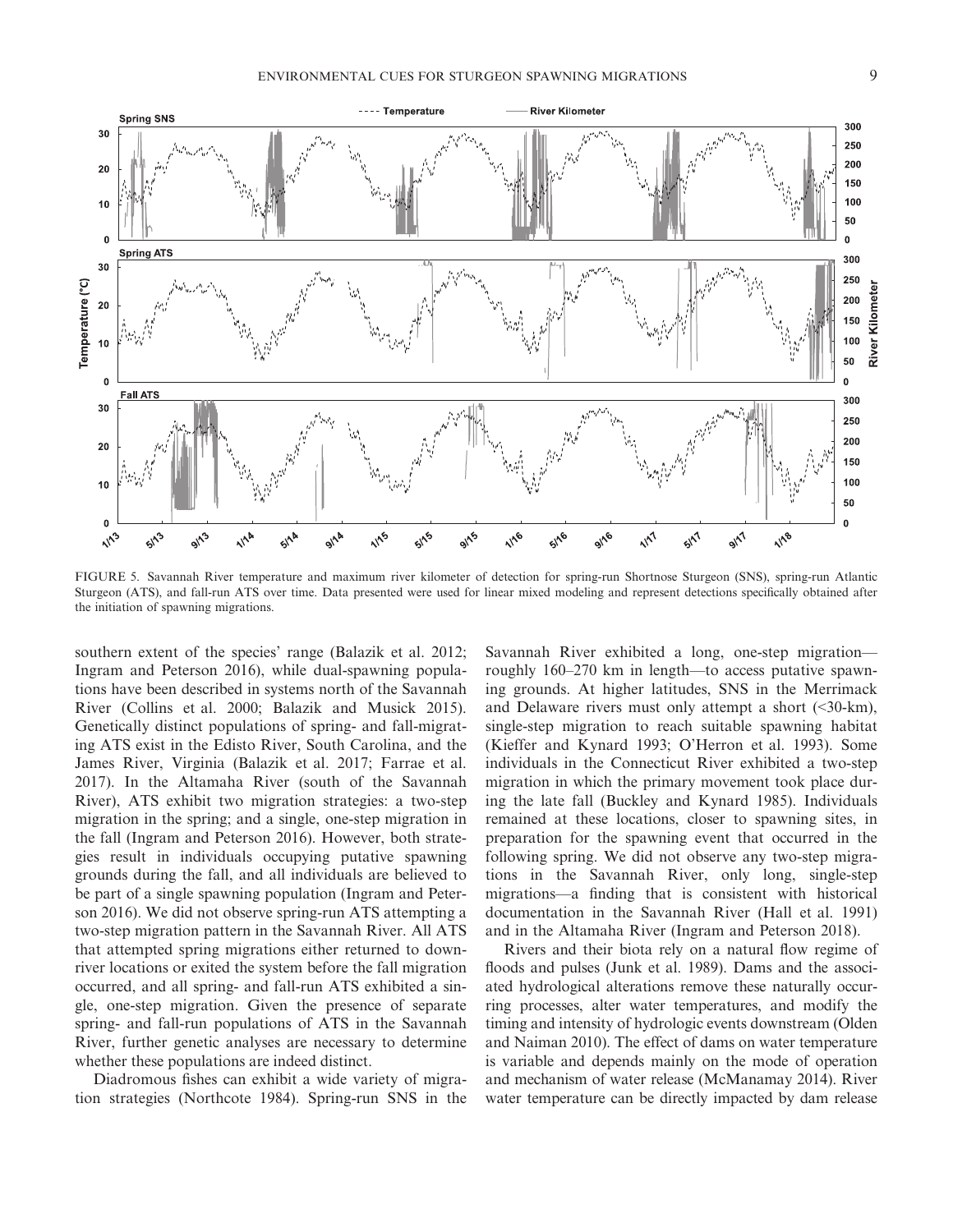of water differing in temperature from that naturally occurring in the river (e.g., epilimnetic versus hypolimnetic release), or it can be indirectly impacted by the associated alterations in hydrology, which influence the processes controlling the distribution and retention of heat within the river channel. Research suggests that dams homogenize flow across hydroclimatic regions (Poff et al. 2007), reduce flood peaks, increase minimum flows, and alter the timing of peak and low flows (Magilligan and Nislow 2005; Fitzhugh and Vogel 2011). Hydroelectric facilities produce a variety of flow pulses (Young et al. 2011), all of which affect the naturally occurring biota downriver. Depending on the species and index of spawning, both water temperature and river discharge were important cues for imperiled sturgeons in the Savannah River. Directed management of river flows (e.g., intermittent flood pulsing) implemented during times when temperatures encourage migration behavior could help to ensure quality conditions for these endangered fishes to reach suitable spawning habitat.

Greater understanding of the temperature and flow conditions that initiate and promote upriver movement by sturgeons will continue to aid in the conservation of these species. Primarily utilizing water temperature to predict the timing of spring- and fall-run sturgeon migrations in the Savannah River, fish managers and reservoir managers can work together to ensure that the needs of humans and aquatic organisms are met. Increased numbers of adult fish that gain access to spawning habitat, as well as water temperature and discharge conditions favorable for hatching and survival of eggs, will improve the recruitment of sturgeons in the Savannah River and contribute to population restoration. We encourage similar research in natural and impounded river systems containing sturgeon to parse out the relative effects of hydrological variability on these imperiled fishes.

#### **ACKNOWLEDGMENTS**

This work was supported by the SCDNR via mitigation funds from the Savannah Harbor Expansion Project. We thank C. Norwood, J. Grigsby, B. Austin, E. Miller, M. D'Ercole, and E. Waldrop for providing assistance in the field as well as for collecting and transferring telemetry data. C. Post supplied helpful comments on earlier versions of the manuscript. Finally, we acknowledge D. Fox, D. Peterson, and other biologists throughout the Atlantic coast that may have tagged individuals that swam through the SCDNR telemetry array. There is no conflict of interest declared in this article.

#### **REFERENCES**

Allendorf, F. W. 1988. Conservation biology of fishes. Conservation Biology 2:145–148.

- Auer, N. A. 1996a. Importance of habitat and migration to sturgeons with emphasis on Lake Sturgeon. Canadian Journal of Fisheries and Aquatic Sciences 53(S1):152–160.
- Auer, N. A. 1996b. Response of spawning Lake Sturgeons to change in hydroelectric facility operation. Transactions of the American Fisheries Society 125:66–77.
- Bahr, D. L., and D. L. Peterson. 2016. Recruitment of juvenile Atlantic Sturgeon in the Savannah River, Georgia. Transactions of the American Fisheries Society 145:1171–1178.
- Bahr, D. L., and D. L. Peterson. 2017. Status of the Shortnose Sturgeon population in the Savannah River, Georgia. Transactions of the American Fisheries Society 146:92–98.
- Bain, M. B., N. Haley, D. L. Peterson, K. K. Arend, K. E. Mills, and P. J. Sullivan. 2007. Recovery of a US endangered fish. PLoS ONE [online serial] 2(1):e168.
- Balazik, M. T., D. J. Farrae, T. L. Darden, and G. C. Garman. 2017. Genetic differentiation of spring-spawning and fall-spawning male Atlantic Sturgeon in the James River, Virginia. PLoS ONE [online serial] 12(7):e0179661.
- Balazik, M. T., G. C. Garman, J. P. Van Eenennaam, J. Mohler, and L. C. Woods. 2012. Empirical evidence of fall spawning by Atlantic Sturgeon in the James River, Virginia. Transactions of the American Fisheries Society 141:1465–1471.
- Balazik, M. T., and J. A. Musick. 2015. Dual annual spawning races in Atlantic Sturgeon. PLoS ONE [online serial] 10(5):e0128234.
- Bates, D., M. Maechler, B. Bolker, and S. Walker. 2015. Mixed-effects models using lme4. Journal of Statistical Software 67(1).
- Bemis, W. E., and B. Kynard. 1997. Sturgeon rivers: an introduction to acipenseriform biogeography and life history. Environmental Biology of Fishes 48:167–183.
- Billard, R., and G. Lecointre. 2000. Biology and conservation of sturgeon and Paddlefish. Reviews in Fish Biology and Fisheries 10:355– 392.
- Breece, M. W., D. A. Fox, and M. J. Oliver. 2018. Environmental drivers of adult Atlantic Sturgeon movement and residency in the Delaware Bay. Marine and Coastal Fisheries: Dynamics, Management, and Ecosystem Science [online serial] 10:269–280.
- Buckley, J., and B. Kynard. 1985. Habitat use and behavior of prespawning and spawning Shortnose Sturgeon, *Acipenser brevirostrum*, in the Connecticut River. Pages 111–117 *in* F. P. Binkowski and S. I. Doroshov, editors. North American sturgeons: biology and aquaculture potential. Kluwer, Boston.
- Chapman, F. A., and S. H. Carr. 1995. Implications of early life stages in the natural history of the Gulf of Mexico Sturgeon, *Acipenser oxyrinchus desotoi*. Environmental Biology of Fishes 43:407–413.
- Collins, M. R., W. C. Post, D. C. Russ, and T. I. J. Smith. 2002. Habitat use and movements of juvenile Shortnose Sturgeon in the Savannah River, Georgia–South Carolina. Transactions of the American Fisheries Society 131:975–979.
- Collins, M. R., S. G. Rogers, T. I. J. Smith, and M. L. Moser. 2000. Primary factors affecting sturgeon populations in the southeastern United States: fishing mortality and degradation of essential habitats. Bulletin of Marine Science 66:917–928.
- Dadswell, M. J., B. D. Taubert, T. S. Squiers, D. Marchette, and J. Buckley. 1984. Synopsis of biological data on Shortnose Sturgeon, *Acipenser brevirostrum* LeSueur 1818. NOAA Technical Report NMFS-14.
- Farrae, D. J., W. C. Post, and T. L. Darden. 2017. Genetic characterization of Atlantic Sturgeon, *Acipenser oxyrinchus oxyrinchus*, in the Edisto River, South Carolina and identification of genetically discrete fall and spring spawning. Conservation Genetics 18:813–823.
- Fitzhugh, T. W., and R. M. Vogel. 2011. The impact of dams on flood flows in the United States. River Research and Applications 27:1192– 1215.